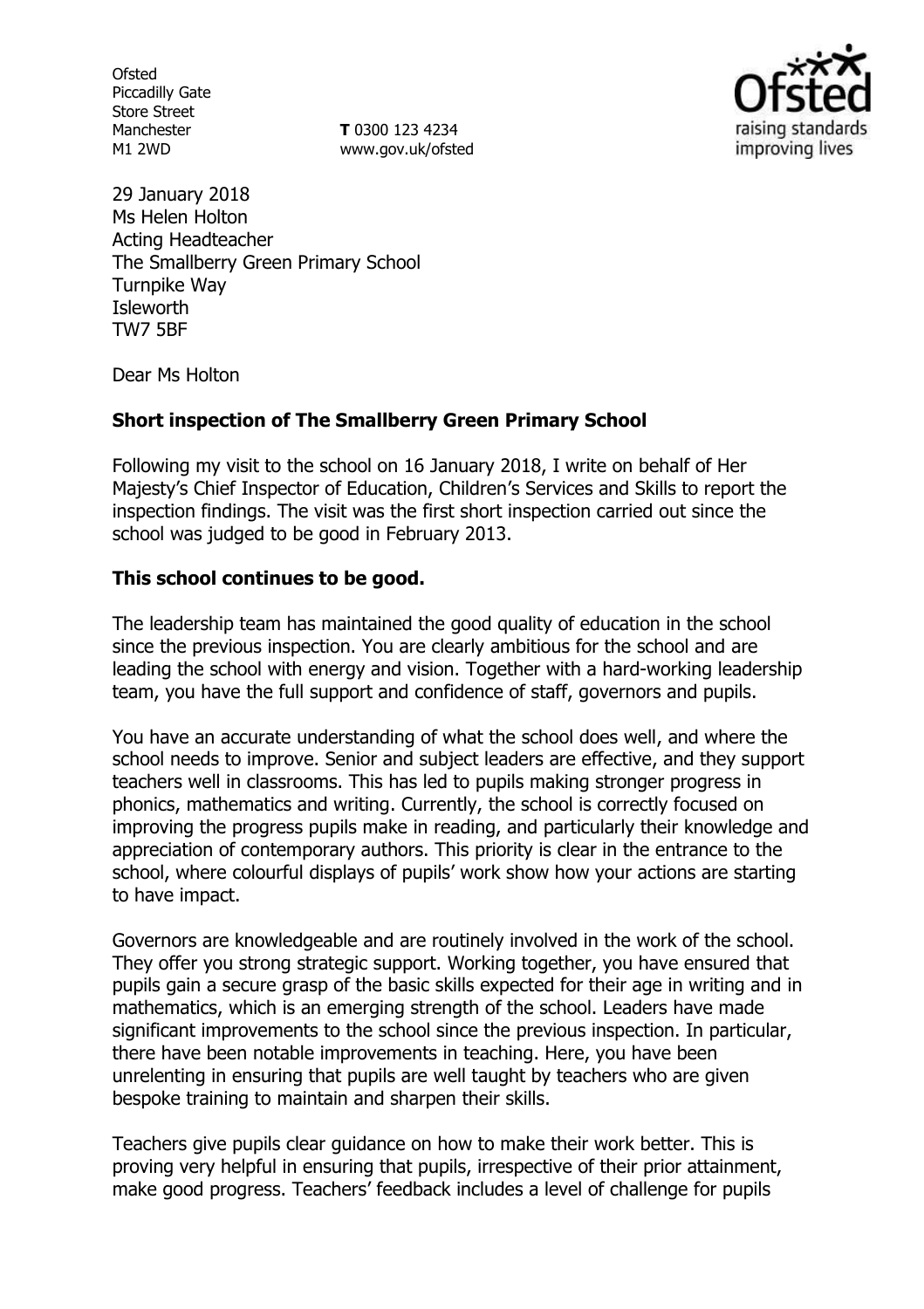

to extend their learning. This is proving successful, so that an increasing number of pupils are starting to achieve the higher standard in end of key stage tests, particularly in mathematics and writing.

Teaching assistants are effective in supporting pupils' progress. They encourage pupils, particularly those who have special educational needs (SEN) and/or disabilities, not to give up on work they find hard, and help them to overcome particular difficulties.

## **Safeguarding is effective.**

You, your leadership team and governors have ensured that all safeguarding arrangements are fit for purpose and records are complete. All checks on the suitability of staff to work at the school are in place. Clear systems exist for staff to make referrals when concerns arise, and subsequent actions are followed up effectively. Leaders work well with families and external agencies to ensure that pupils receive well-targeted support, when required. Staff training, including that relating to the 'Prevent' duty, is up to date. Staff have a good knowledge of potential concerns in the local area. This increases their vigilance in spotting and reporting concerns about pupils' well-being.

The school has a very friendly atmosphere, and the pupils are delightful. I observed and chatted with pupils, including during lunchtime, and they were relaxed and happy. They told me that they feel safe in school and that bullying simply does not exist at the school. They clearly enjoy coming to school and have great confidence that the staff work hard to support their education and well-being. Pupils behave well and have very positive attitudes towards the school.

A relatively low number of parents and carers that responded to Parent View expressed mixed views about how leaders deal with concerns they raise. Parents that spoke to me reported that the high turnover of staff had been a concern, but they realise that the school was doing its best to maintain good-quality teachers at a time of national difficulty.

# **Inspection findings**

- For the first line of enquiry, we agreed to look at key stage 2 pupils' progress in reading. This is because, last year, standards in reading were lower than in writing and mathematics. You have rightly identified this as a priority.
- The school has taken several important steps to improve reading. Teachers have received additional training and support from the local authority. This has given them greater confidence in teaching and assessing reading in a way that is effective and popular with pupils. Leaders have ensured that high-quality reading resources are available, including resources to support any reluctant readers who may not be encouraged to read at home.
- The school's approach to the teaching of early reading is highly effective, and pupils in key stage 1 and 2 use decoding strategies enthusiastically as they engage in independent reading. In key stage 2, teachers make creative links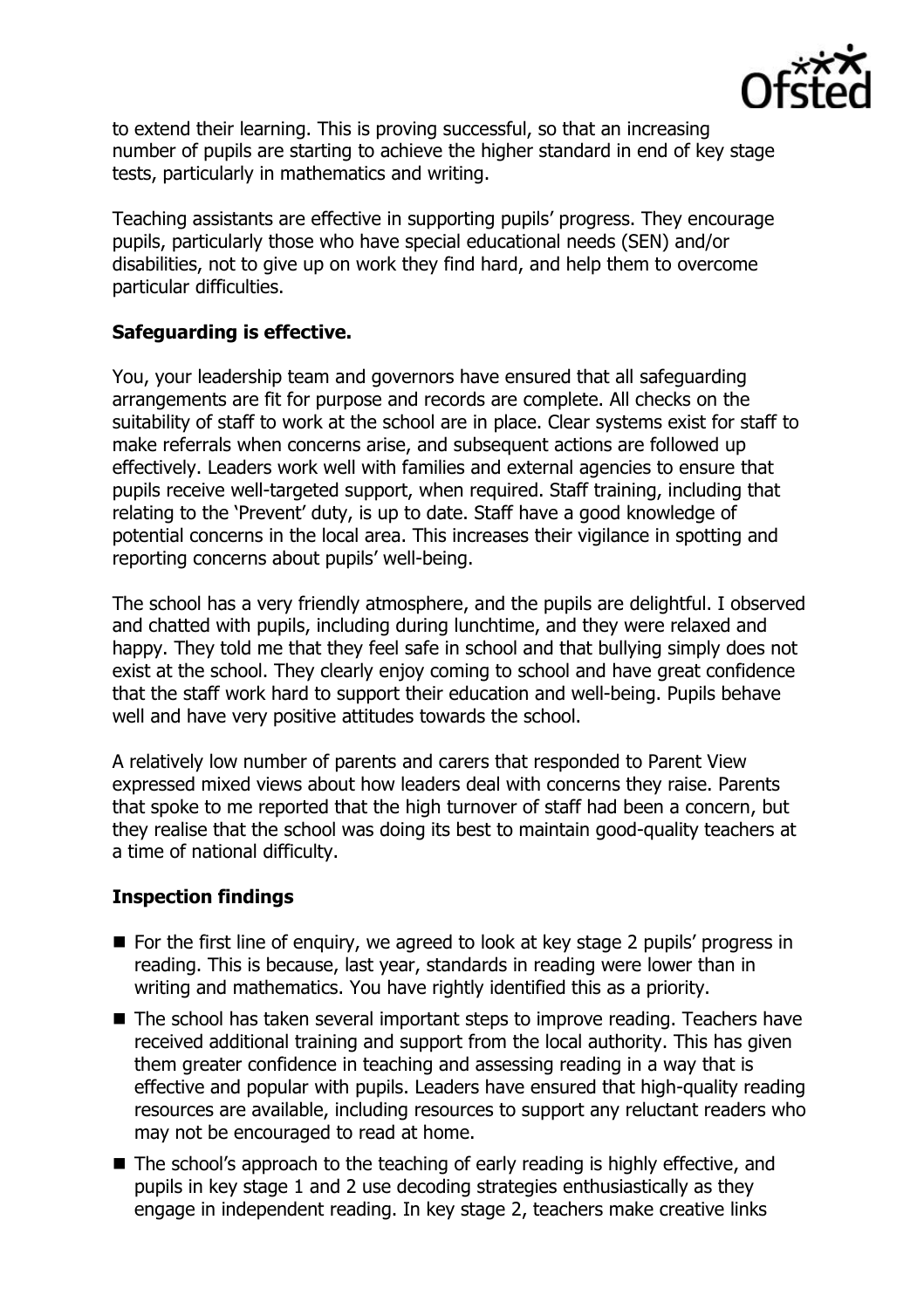

between reading and other subjects. For example, the Japanese artwork being done by pupils in Year 5 is deepening their understanding of the class text that they are reading.

- **Pupils said that they are appreciative of the new reading resources available to** them. These are helping them to develop a love for literature in school and at home. The work that you have done to instil this habit should remain a focus, so that the improvements continue and are reflected in pupils' outcomes at the end of key stage 2.
- The second line of enquiry was to look at the progress of the school's most able pupils. In lessons, teachers are aware of the need to plan work that meets the needs of pupils of all abilities. This is mostly successful. However, the challenge for the school's most-able pupils is not always high enough. This is true in both reading and writing, where, at times, work in books shows that pupils are wasting time on work they can manage easily.
- Leaders are aware of the need to develop greater challenge for the school's most-able pupils and have made this a priority in their improvement planning. For example, much of the teaching now has challenge tasks available for pupils who find the work too easy, and teachers repeatedly remind pupils to extend their learning during the lesson.
- You have rightly made improving attendance a key priority for the school this year. We agreed to make this the third line of enquiry. In recent years, too many pupils have missed school. Leaders and staff emphasise the importance of coming to school every day, and pursue reasons for absence with vigour. You and your team's work is starting to pay off. This year, attendance is rising and is much closer to national averages. However, the attendance of disadvantaged pupils and those who have SEN and/or disabilities has shown only a modest increase. Though an improving picture, attendance is not yet high enough overall.

# **Next steps for the school**

Leaders and those responsible for governance should ensure that:

- $\blacksquare$  teachers challenge pupils more effectively with work that ensures that their progress accelerates in reading
- $\blacksquare$  teaching meets the needs of the school's most-able pupils in all subjects, so that standards continue to rise and more pupils reach the highest levels.

they address more specifically the issues that limit the attendance of those pupils who continue to be absent too often.

I am copying this letter to the chair of the governing body and the director of children's services for Hounslow. This letter will be published on the Ofsted website.